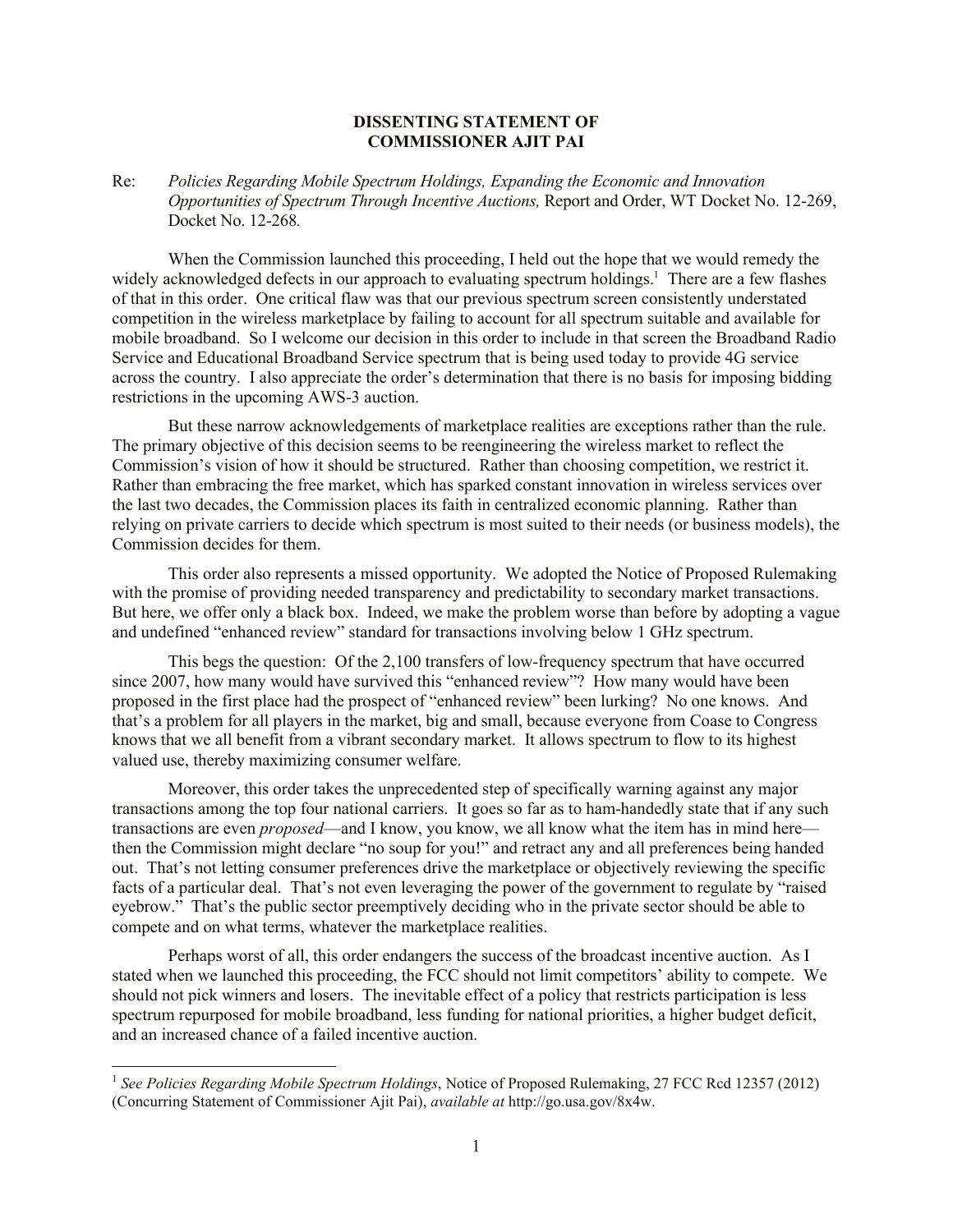That last point bears further explanation: Restricting participation in the incentive auction needlessly jeopardizes its success. The Spectrum Act sets out the twin goals of repurposing spectrum for commercial broadband and raising \$27.95 billion for critical national priorities—namely public safety and deficit reduction.<sup>2</sup> One key to achieving these goals is to maximize participation in the forward auction. This would incentivize broadcasters to relinquish spectrum voluntarily, and it would drive revenue towards Congress's funding priorities. Restricting bidding puts all of this at risk. Remember, for our upcoming auctions, we need bidders to bring *billions* of dollars to the table. We can't afford to engage in ideologically-motivated experiments.

This is not a partisan view. Seventy-eight Democrats in the U.S. House of Representatives recently wrote the Commission and made these same points. As they put it, "For the auction to be a success, the Commission should maximize participation by both broadcasters incented to relinquish their spectrum rights and bidders seeking to buy those rights."<sup>3</sup> "In fact," they went on to say, "inviting as many bidders as possible to compete in an open and fair auction *on equal terms* will allow for the full market price for spectrum to be realized and, in turn, lead to higher compensation to incent greater broadcaster participation resulting in more spectrum for the auction." Republican leaders of the House Committee on Energy and Commerce similarly wrote that bidding restrictions operate "to the detriment of auction participation, [and] revenue" and "distort the outcome."<sup>4</sup>

On the other side of Capitol Hill, a bipartisan group of Senators—including Senators John Cornyn, Charles Schumer, John Thune, and Sherrod Brown—recently wrote to the Commission.<sup>5</sup> They urged us to "reconsider any rules that will limit participation." They wrote that "bidding restrictions will have the effect of disincentivizing broadcaster participation because of concerns about reduced returns" and "could result not only in less spectrum being put back into the market to be used efficiently, but also less revenue generated by the auction."

Indeed, there has long been a bipartisan consensus that the FCC should maximize net revenues and let market forces sort out who wins and who loses. Senator Schumer has urged the FCC to "maximize participation by broadcasters and bidders alike" and stated that "limit[ing] participation . . . would simply . . . reduce the amount of spectrum offered for auction as well as the revenue that would be generated in return."<sup>6</sup> Senator Thune has told the FCC that "its primary focus needs to be on how to maximize participation in the upcoming incentive auction . . . not how to limit . . . participation."<sup>7</sup> Representative John Dingell and others have written that "[a]ll carriers should have a meaningful opportunity to bid for spectrum" and have urged the FCC to reject policies "that will jeopardize the ability

 $2^2$  A successful auction will deliver not just the \$7 billion in funding Congress specified for the First Responder Network Authority but also the \$135 million it marked for state and local public safety officials, the \$300 million it identified for the research and development of wireless public safety communications, the \$115 million it sought for the deployment of Next Generation 911, and over \$20 billion to pay down the national debt. *See* Middle Class Tax Relief and Job Creation Act of 2012, Pub. L. No. 112-96, § 6413, 126 Stat. 156, 236 (2012) (Spectrum Act).

<sup>&</sup>lt;sup>3</sup> Letter from Representative John Barrow et al. to Honorable Thomas Wheeler, Chairman, FCC (Apr. 11, 2014), *available at* http://go.usa.gov/83ee.

<sup>&</sup>lt;sup>4</sup> Letter from Representative Fred Upton et al. to Honorable Thomas Wheeler, Chairman, FCC (May 2, 2014), *available at* http://go.usa.gov/83tx.

 $<sup>5</sup>$  Letter from Senator John Cornyn et al. to Honorable Thomas Wheeler, Chairman, FCC (May 14, 2014).</sup>

<sup>6</sup> Letter from Senator Charles Schumer to Honorable Thomas Wheeler, Chairman, FCC (Nov. 20, 2013).

<sup>&</sup>lt;sup>7</sup> Statement of Senator John Thune before the U.S. Senate Committee on Commerce, Science, and Transportation, "Crafting a Successful Incentive Auction: Stakeholders' Perspectives" (Dec. 10, 2013), *available at*  http://go.usa.gov/84eP.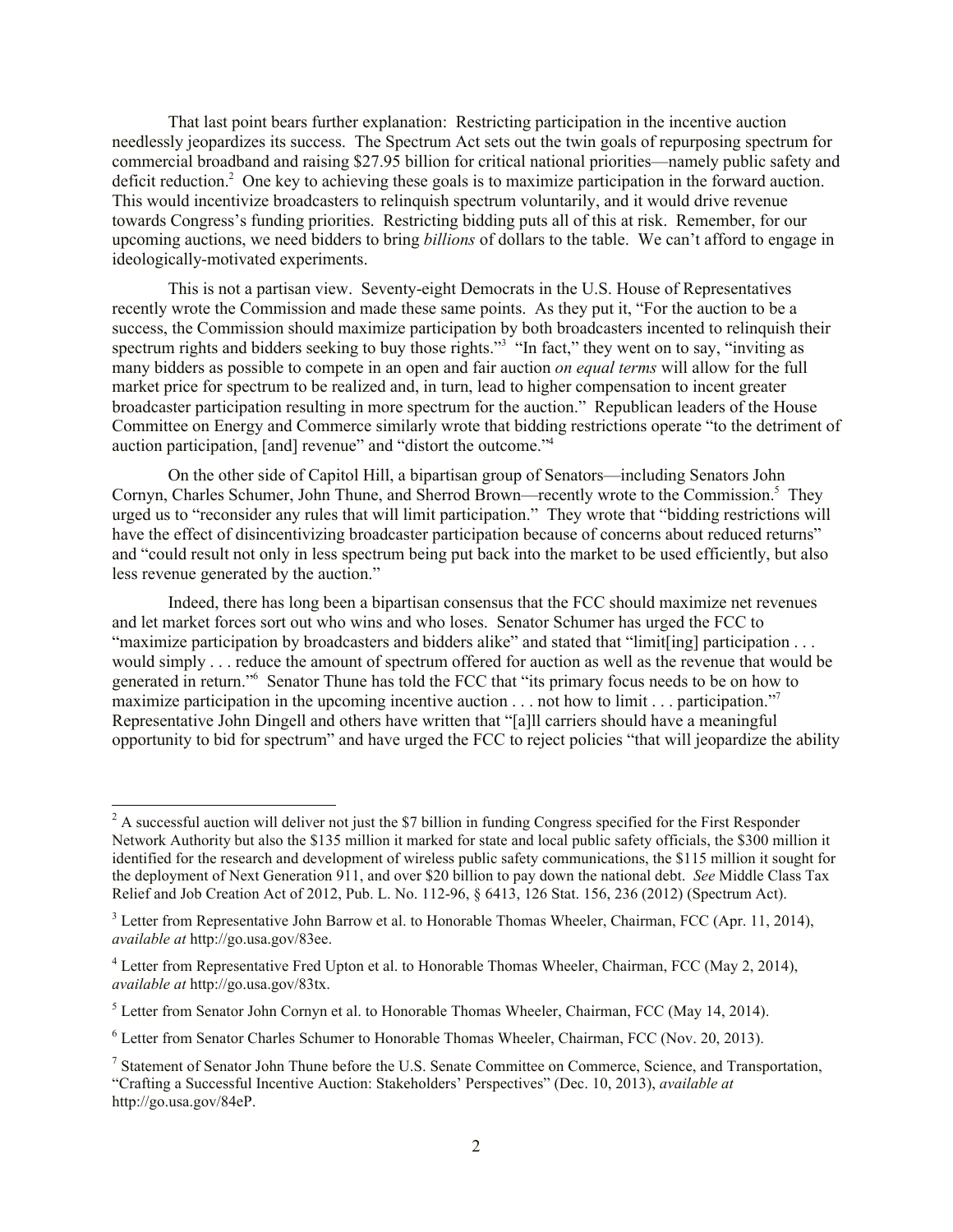of the auction to generate winning bids" to fund national priorities.<sup>8</sup>

Others outside of Congress have reached the same conclusion. The Communications Workers of America has argued that "an open competition is the best way to serve the public interest" and "maximize<sup>[]</sup> auction proceeds."<sup>9</sup> The Rainbow PUSH Coalition urges the Commission to adopt "rules" that allow for full, unrestricted participation by all interested companies willing to bid for spectrum needed to provide mobile broadband to consumers."<sup>10</sup> The National Urban League similarly advocates for rules that "maximize participation."<sup>11</sup>

But the Commission rejects all of this counsel. In so doing, there is little doubt that the restrictions imposed will substantially reduce the revenues raised by the incentive auction. Congress itself recognized, when it first authorized the Commission to conduct spectrum auctions, that "limit[ing] participation in any given competitive bidding procedure" creates "a significant possibility that licenses will be issued for bids that fall short of the true market value of the license."<sup>12</sup>

Experience confirms this intuition. Studies show that the FCC's prior decisions to impose bidding restrictions have substantially reduced revenues, led to significant delays in spectrum being put to use by consumers, and, perhaps worst of all, imposed these costs without producing any long-term benefits for wireless competition.<sup>13</sup> Indeed, analyses have concluded that our previous experiments with bidding restrictions "were ineffective in achieving the FCC's social policy goals."<sup>14</sup> According to the Congressional Budget Office, previous bidding restrictions delayed the deployment of up to 20 percent of the auctioned spectrum by up to a decade.<sup>15</sup> Data also show that our previous restrictions reduced auction revenues by up to 61 percent,<sup>16</sup> and the losses in consumer welfare were calculated to be \$70 billion.<sup>17</sup>

The international experience reveals a similar story. Studies of bidding restrictions imposed by governments around the world show that those efforts failed to achieve the goal of creating a utopian

<sup>12</sup> *See, e.g.*, Omnibus Budget Reconciliation Act of 1993, Report of the Committee on the Budget, House of Representatives, to Accompany H.R. 2264, A Bill to Provide for Reconciliation Pursuant to Section 7 of the Concurrent Resolution of the Budget for Fiscal Year 1994, at 257 (May 25, 1993) (OBRA Report).

<sup>13</sup> *See, e.g.*, Robert Earle, Ph.D. and David W. Sosa, Ph.D., Spectrum Auctions Around the World: An Assessment of International Experiences with Auction Restrictions (July 2013) (Spectrum Auctions Around the World), *available at*

http://www.analysisgroup.com/uploadedFiles/Publishing/Articles/2013\_Earle\_Sosa\_SpectrumAuctionsWorldwide.p df; *see also* Fred B. Campbell, Maximizing the Success of the Incentive Auction (Nov. 2013) (Maximizing the Success of the Incentive Auction), *available at* http://cbit.org/wp-content/uploads/2014/01/auction-whitepaper-10- 31-2013-FINAL.pdf.

<sup>14</sup> Spectrum Auctions Around the World at 9.

l

<sup>15</sup> See Congressional Budget Office, Small Bidders in License Auctions for Wireless Personal Communications Services (Oct. 2005), *available at* http://go.usa.gov/82qT.

<sup>16</sup> *See, e.g.*, Maximizing the Success of the Incentive Auction at i, iii, 13.

<sup>17</sup> *See, e.g.*, Thomas W. Hazlett, Roberto E. Muñoz, and Diego B. Avanzini, What Really Matters in Spectrum Allocation Design, 10 Nw. J. Tech. & Intell. Prop. 93 (2012).

 $8$  Letter from Honorable John Dingell to Honorable Mignon Clyburn, Acting Chairwoman, FCC (July 16, 2013).

<sup>9</sup> Letter from Larry Cohen, President, CWA, to Honorable Mignon Clyburn, Chairwoman, FCC (Oct. 29, 2013), *available at* http://go.usa.gov/84vj.

<sup>&</sup>lt;sup>10</sup> Letter from Reverend Jesse L. Jackson, Sr., Founder & President, Rainbow Push Coalition, to Honorable Thomas Wheeler, Chairman, FCC (May 6, 2014).

<sup>&</sup>lt;sup>11</sup> Letter from Mark H. Morial, President and CEO, National Urban League, to Honorable Thomas Wheeler, Chairman, FCC (May 7, 2014), *available at* http://go.usa.gov/8xsW.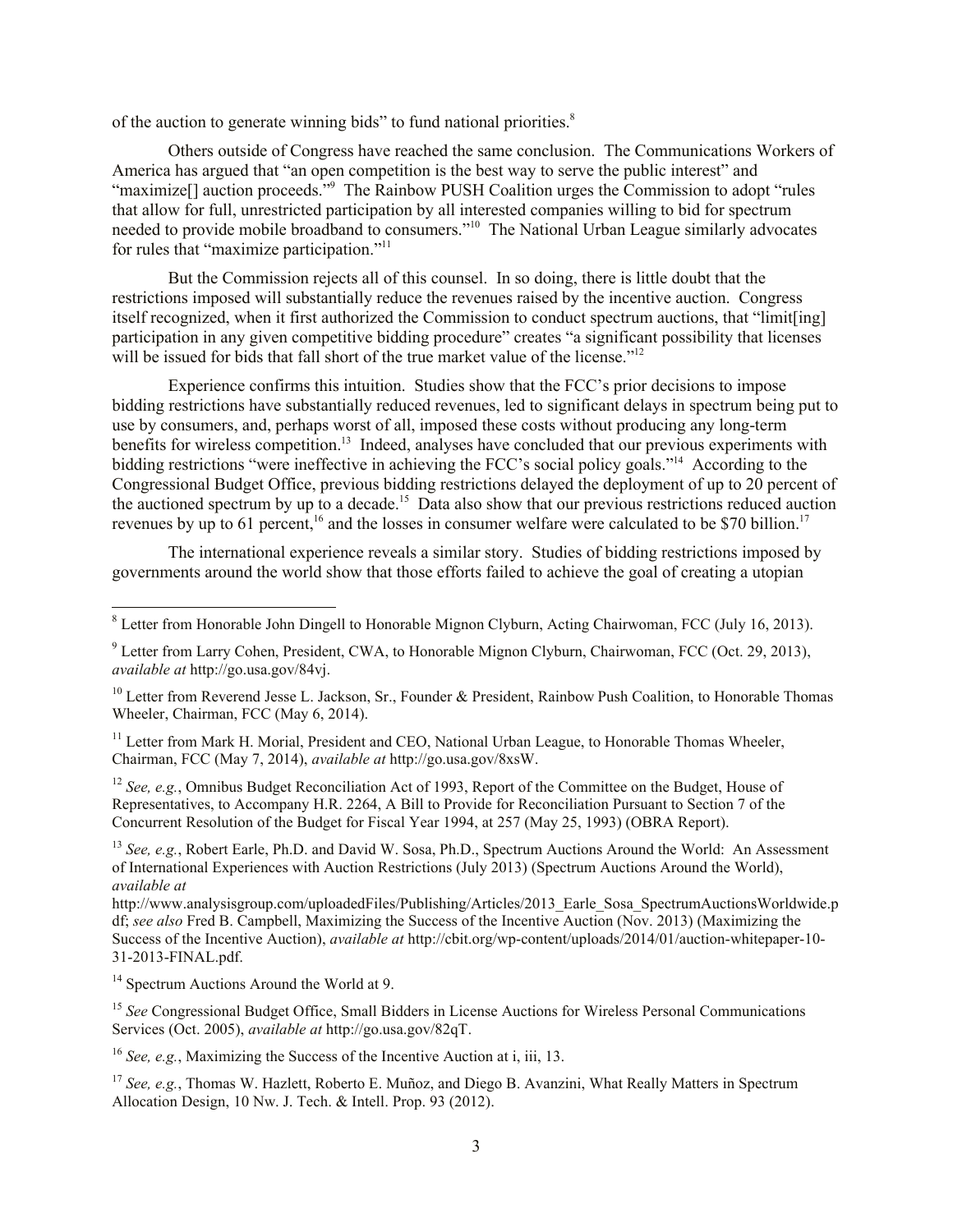wireless marketplace and imposed severe costs along the way, including reduced auction revenues, swaths of fallow spectrum, and delayed deployments of new services to consumers.<sup>18</sup> For example, analyses of bidding restrictions and set-asides imposed in the U.K., Germany, Canada, and India, to name just a few, resulted in the spectrum selling for 27 to 75 percent less than expected.<sup>19</sup> But at least those licenses sold. Restrictions have also resulted in up to 58 percent of available spectrum going unsold,  $20$ with numerous legislatures launching inquiries into the disappointing results.

But we now trod down this same path, $^{21}$  and we do so with arbitrary restrictions that are sure to produce anomalous results. Here are just a few examples.

*First*, the order will permit one of any number of companies to acquire every single 600 MHz license in every market, even though the order claims that the restrictions are needed to prevent any one firm from running the table.<sup>22</sup>

*Second*, the restrictions set forth in the order are not rationally related to the purported objective of "ensur[ing] against excessive concentration in holdings of low-band spectrum."<sup>23</sup> For example, let's assume that 70 MHz of spectrum will be sold through the incentive auction. A company that holds 40 MHz of low-band spectrum in a given market ("Company A") would be able to purchase all 70 MHz in that market, thus increasing its total holdings to 110 MHz. On the other hand, a company that holds 45 MHz of spectrum ("Company B") would only be able to purchase 40 MHz in that market, thus increasing its total holdings to 85 MHz. This raises the basic question: does allowing one company to hold 110 MHz of low-band spectrum constitute "excessive concentration"? If the answer to this question is yes, then Company A should not be allowed to hold that much spectrum. And if the answer to this question is no, then Company B should be permitted to hold 110 MHz of spectrum, not just Company A.

*Third*, and relatedly, the order permits a provider to participate in the 600 MHz auction and acquire far more than 1/3 of all low-band spectrum. Yet, if that same provider attempts to acquire that same amount of low-band spectrum in the secondary market, the order subjects the acquisition to "enhanced scrutiny" and case-by-case review. What rational basis is there for applying an enhanced level of review to one of those acquisitions and no scrutiny to the other?

*Fourth*, the order's set-asides ignore high-band spectrum altogether. This means that a company that holds 44 MHz of low-band spectrum and large swaths of high-band holdings in the same market can acquire as much additional low-band spectrum as it wants. But a competitor that has just 45 MHz of lowband spectrum and no high-band holdings in that market would be restricted from bidding for certain blocks of spectrum. Would anyone seriously maintain that the latter company's spectrum position poses a greater competitive threat than the former's?

*Fifth*, the order leans heavily on the need to spur deployment in rural areas as a justification for

<sup>18</sup> *See, e.g.*, Spectrum Auctions Around the World; Mobile Future, The Case for Inclusive Spectrum Auction Rules (Sept. 2013) (The Case for Inclusive Spectrum Auction Rules), *available at* http://mobilefuture.org/wpcontent/uploads/2013/09/Website-The-Case-for-Inclusive-Spectrum-Auction-Rules-Refile.pdf; Paul Beaudry and Martin Masse, Lessons Learned: Canada's Experience with Set-Asides and Caps in Spectrum Auctions (Apr. 2014).

<sup>&</sup>lt;sup>19</sup> *See, e.g.*, The Case for Inclusive Spectrum Auction Rules (explaining that restrictions reduced revenues below projections by 30 percent in the U.K., 27 to 45 percent in Germany, 30 percent in Canada, and 75 percent in India).

<sup>&</sup>lt;sup>20</sup> *See, e.g., id.* (discussing how auction restrictions resulted in only 130 MHz of 190 MHz of available spectrum being sold in the Netherlands, and only 42 percent of the available spectrum in India).

<sup>21</sup> *Cf*. George Santayana, *The Life of Reason* at 284 (1905) ("Those who cannot remember the past are condemned to repeat it.").

<sup>22</sup> *See, e.g.*, *Report and Order* at para. 60.

<sup>23</sup> *Report and Order* at para. 4.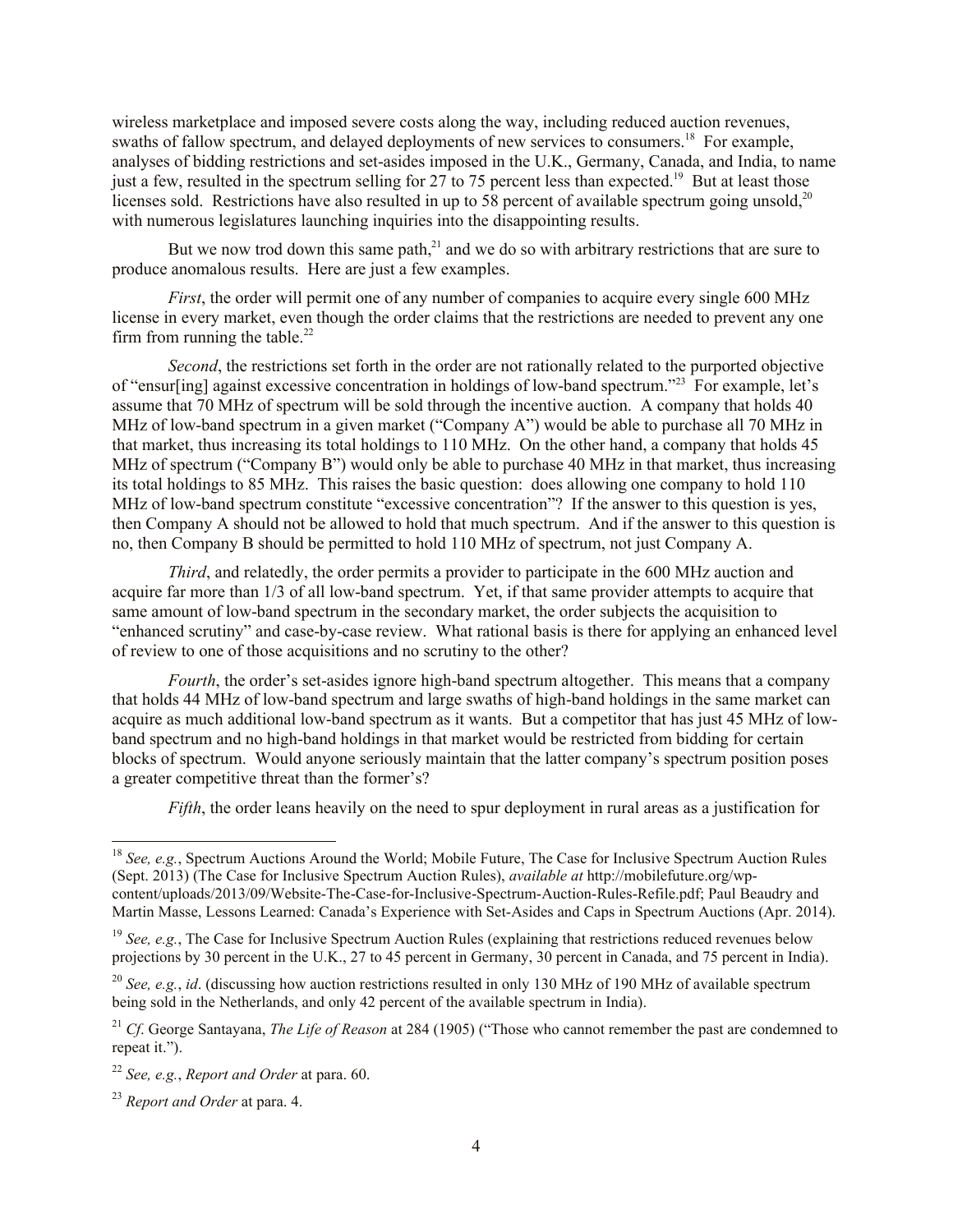these restrictions. But the rules we adopt aren't tailored to that goal. They will take effect in a number of urban markets (where capacity, not coverage, is most needed) and will not even apply in large swaths of rural America<sup>24</sup>

*Finally*, the order's broad prohibition on the transfer of 600 MHz spectrum only compounds these errors.<sup>25</sup> By prohibiting anyone from transferring a 600 MHz license to someone with more than a certain amount of low-band holdings for *six years* (remember—six years ago we were just getting used to smartphones), the item depresses the value of all 600 MHz licenses. It forces bidders to factor in the risk that their business plans, or consumer preferences, may change, and it restricts the chance that spectrum will flow to its highest and best use.

The arbitrariness of these results dovetails with the caprice evident from piecing the rules together. The item contains a lengthy discussion of how the 45-MHz line is the "threshold basis for determining" whether a provider qualifies to bid on reserved spectrum and is an "effective line of demarcation."<sup>26</sup> It also posits that such a threshold is necessary "to ensure that multiple providers are able to access a sufficient amount of low-band spectrum."<sup>27</sup> But all that analysis is simply tossed aside when it might apply to any carrier other than AT&T or Verizon. Apparently non-nationwide providers offer the unique ability to "offer consumers additional choices" and "provide some constraint on the ability of nationwide providers to act in anticompetitive ways<sup>"28</sup>—rather tepid assertions that lack evidentiary support and are undercut by the order's implicit acknowledgment that the record simply does not support a finding of market power for *any* carrier.

So what compels the Commission to adopt these rules? Certainly not the Spectrum Act, which left the FCC's authority to adopt "rules of general applicability" regarding spectrum aggregation limits intact but warned us not to "prevent a person from participating" in an auction.<sup>29</sup> In fact, I have serious doubts that this order complies with this provision. We target two specific companies and made late changes to our rules—I was not provided a final version of the item until 11:50 p.m. the night before the vote and it was a substantially different document with substantively revised reasoning than the one that was previously circulated—to ensure that the rules do not apply to a single company other than those two. I doubt a court would hesitate to call this anything other than "individual action . . . masquerading as a general rule."30

Nor does the Communications Act require us to adopt such limits. The Act requires us to promote the "efficient and intensive use of the electromagnetic spectrum,"<sup>31</sup> which the Commission has

 $24$  To be sure, the order attempts to bolster the proffered rural justification by determining that "access to a sufficient" amount of low-band spectrum is a threshold requirement for extending and improving service in rural as well as urban areas." *Report and Order* at note 197; *see also id.* at para. 3. But the Commission's novel theory about the "threshold" nature of this spectrum cannot be squared with real world experience, which shows that carriers are deploying networks and competing both in the United States and in countries such as Germany, Italy, Spain, and France with little or no low-band spectrum. *See, e.g.*, The Case for Inclusive Spectrum Auction Rules at 14-15 (discussing providers that are competing around the world using high-band spectrum and concluding that these deployments "undercut the assertions in this country that holding sub-1 GHz spectrum is a competitive necessity").

<sup>25</sup> *See Report and Order* at paras. 196–200.

<sup>26</sup> *See id.* at paras. 174, 176.

<sup>27</sup> *See id.* at para. 176.

<sup>28</sup> *See id.* at para. 179.

<sup>&</sup>lt;sup>29</sup> *See* Spectrum Act  $\frac{1}{2}$  6404(a) (amending the Communications Act by adding 47 U.S.C.  $\frac{1}{2}$  309(i)(17)(A)).

<sup>30</sup> *Committee for Effective Cellular Rules v. FCC*, 53 F.3d 1309, 1320 (D.C. Cir. 1995) (quotation marks omitted).

 $31$  47 U.S.C. § 309(j)(3)(D).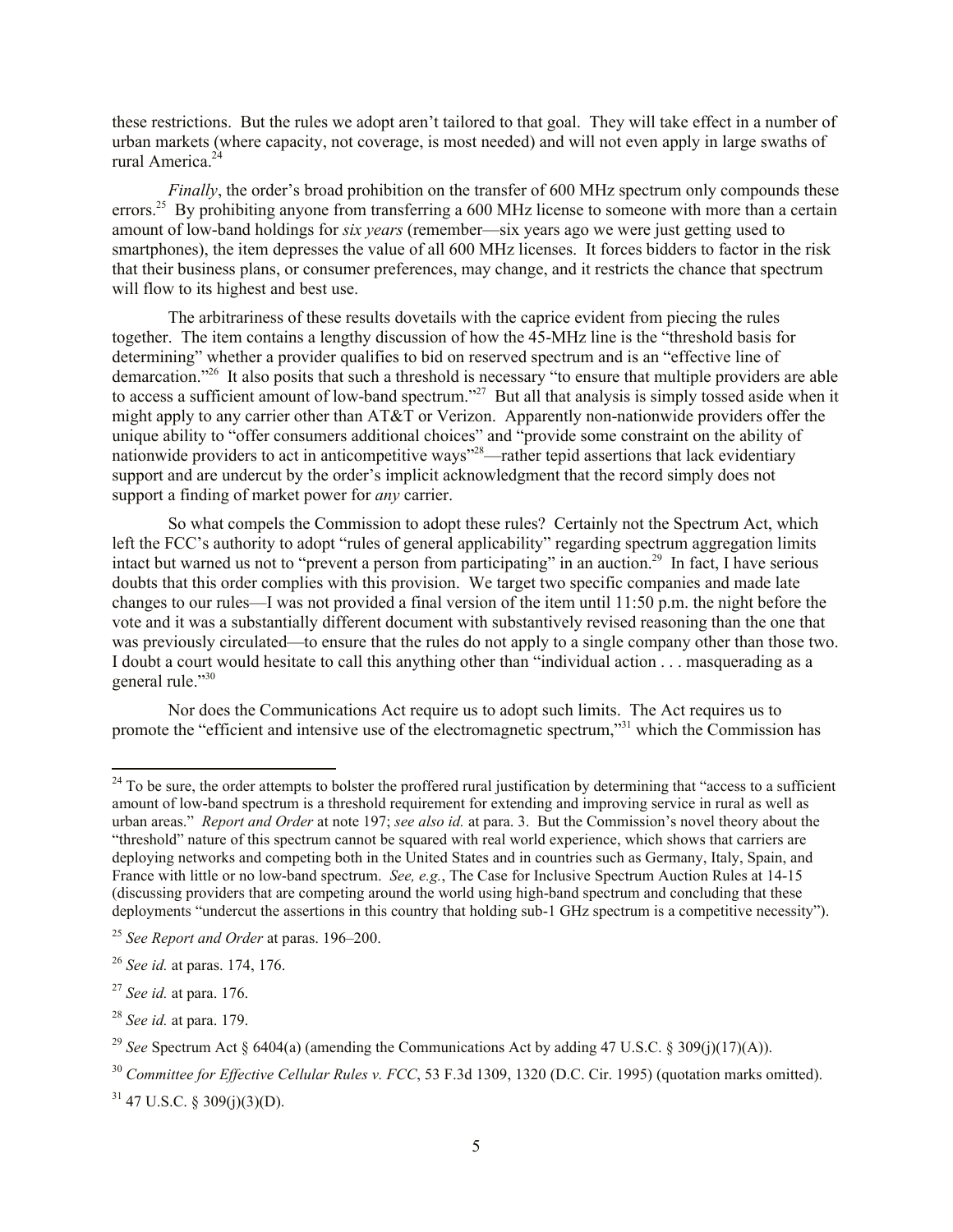repeatedly interpreted to mean that "Congress intended 'to ensure that scarce spectrum is put to its highest and best use.<sup>"32</sup> Or as the FCC has explained in the past: "[C]ompetitive markets are the most direct and reliable means for ensuring that consumers receive the benefits described in the Communications Act."33 And while Congress wanted the FCC to remain "sensitive to the need to maintain opportunities for small business," it was not concerned with protecting "well-heeled firms" and did "not intend that this objective dominate the Commission's decision-making," as it does here.<sup>34</sup>

Nor does our precedent drive us in this direction. Our cases state that we restrict participation in an auction "only when open eligibility would pose a significant likelihood of substantial harm to competition in specific markets and when an eligibility restriction would be effective in eliminating that harm." $35$ 

How does this order satisfy this standard? It doesn't. And it doesn't even try. For good reason: The Commission could never meet that standard here. The evidence shows that no providers have been foreclosed from access to low-frequency spectrum.<sup>36</sup> To the contrary, the two national providers that benefit most from these new set-asides chose to sit out the FCC's last low-band auction altogether, while more than one hundred bidders actively participated and acquired substantial sub-1 GHz holdings. When these two providers have chosen to participate, they've proven that they are large, well-funded corporations and savvy competitors that can dominate the bidding.<sup>37</sup> For the Commission to so aggressively tilt the playing field in the absence of market failure is caprice classic.<sup>38</sup>

Indeed, rather than face this fact, the *Incentive Auction Order* asserts that restricting participation is the same thing as open eligibility;<sup>39</sup> that can't be right. Just last year, the FCC said that under open

<sup>34</sup> *See* OBRA Report at 254–55.

l

<sup>35</sup> *See, e.g.*, *S*e*rvice Rules for Advanced Wireless Services in the 2000–2020 MHz and 2180–2200 MHz Bands*, WT Dkt. Nos. 12-70, 04-356, ET Dkt. No. 10-142, Report and Order and Order of Proposed Modification, 27 FCC Rcd 16102, 16193, para. 241 (2012); *see also Service Rules for the 698–746, 747–762 and 777–792 MHz Bands*, WT Dkt. No. 06-150, Second Report and Order, 22 FCC Rcd 15289, 15383-84, para. 256 (2007) (*700 MHz Second Report and Order*).

<sup>36</sup> During our last auction of low-band spectrum, the Commission carefully considered and rejected the theory that large carriers would foreclose access to low-band spectrum in the absence of restrictions. *See 700 MHz Second Report and Order*, 22 FCC Rcd at 15384, paras. 256–57. That determination proved correct, and this order offers no basis for distinguishing that precedent.

<sup>37</sup> *See* FCC Advanced Wireless Services Auction No. 66, Summary, http://go.usa.gov/8jbC.

<sup>38</sup> *See, e.g*., *Home Box Office Home Box Office, Inc. v. FCC*, 567 F.2d 9 (D.C. Cir. 1977) ("[A] 'regulation perfectly reasonable and appropriate in the face of a given problem may be highly capricious if that problem does not exist." (quoting *City of Chicago v. FPC*, 458 F.2d 731, 742 (D.C. Cir. 1971)); *see also National Fuel Gas Supply Corp. v. FERC*, 468 F.3d 831, 843 (D.C. Cir. 2006) ("Professing that an order ameliorates a real industry problem but then citing no evidence demonstrating that there is in fact an industry problem is not reasoned decision-making." (citing *Motor Vehicle Mfrs. Ass'n of U.S., Inc. v. State Farm Mut. Auto. Ins. Co.*, 463 U.S. 29, 42–43 (1983)).

<sup>39</sup> *Expanding Economic and Innovation Opportunities of Spectrum Through Incentive Auctions*, Dkt. No. 12-268, Report and Order, FCC 14-50, at paras. 748–53 (2014) (*Incentive Auction Order*).

<sup>32</sup> *See Amendment of the Commission's Rules Regarding the 37.0–38.6 GHz and 38.6–40.0 GHz Bands*, Notice of Proposed Rulemaking, 19 FCC Rcd 8232, 8237, n.29 (2004) (quoting H.R. Conf. Rep. No. 105-217, 143 Cong. Rec. H6173 (daily ed. July 29, 1997)).

<sup>33</sup> *Rulemaking to Amend Parts 1, 2, 21, and 25 of the Commission's Rules to Redesignate the 27.5–29.5 GHz Frequency Band*, 12 FCC Rcd 12545, 12614, para. 157 (1997); *cf. Implementation of Sections 3(n) and 332 of the Communications Act -- Regulatory Treatment of Mobile Services*, GN Dkt. No. 93-252, Second Report and Order, 9 FCC Rcd 1411, 1420, para. 1994 ("Success in the marketplace . . . should be driven by technological innovation, service quality, competition-based pricing decisions, and responsiveness to consumer needs—and not by strategies in the regulatory arena.").